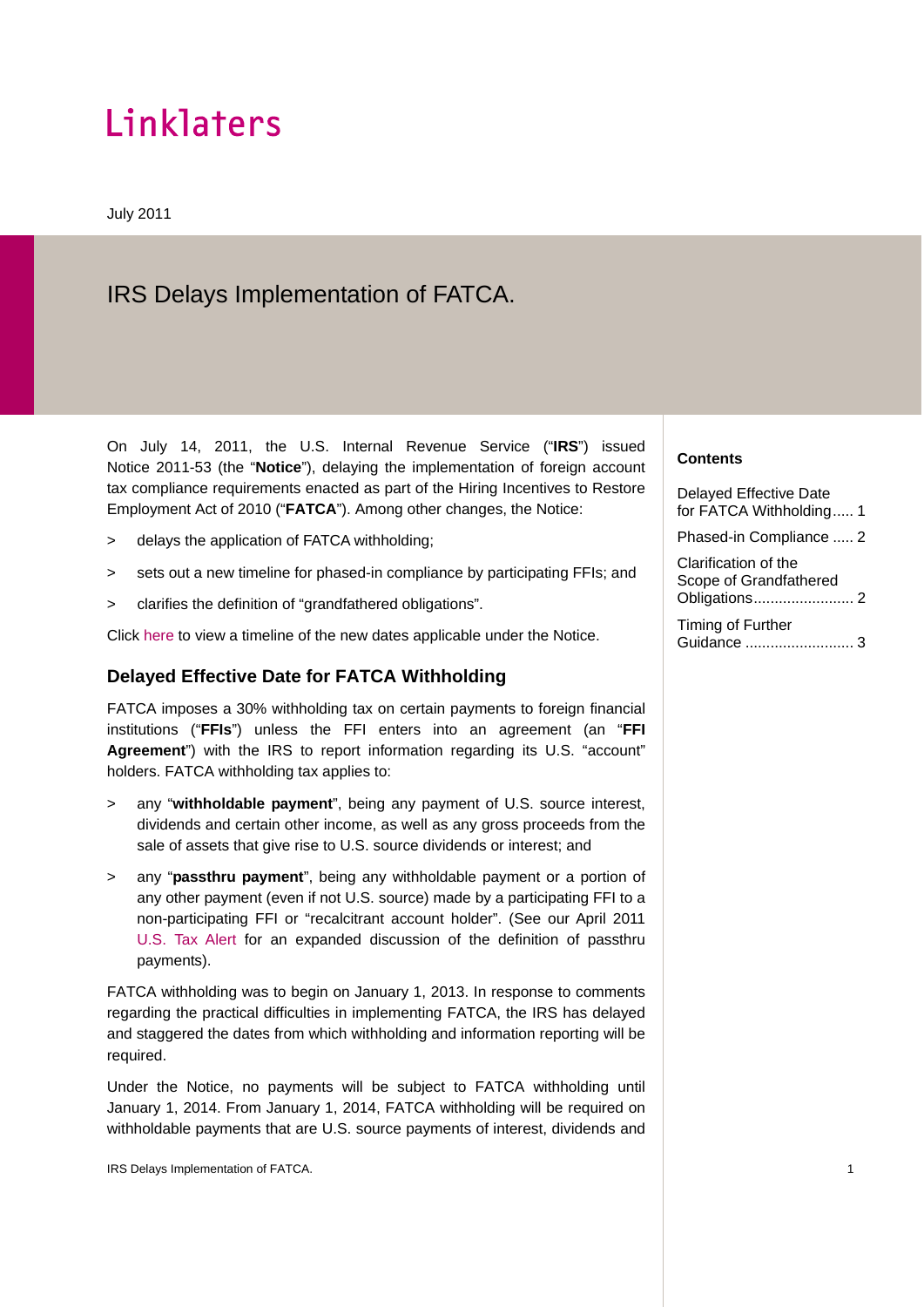### Linklaters

certain other income. From January 1, 2015, however, FATCA withholding will be required on all withholdable payments, including principal repayments and other gross proceeds. Further, participating FFIs will not be required to withhold on passthru payments, other than payments of U.S. source interest, dividends and certain other income, before January 1, 2015.

#### **Phased-in Compliance**

The IRS will begin accepting FFI applications no later than January 1, 2013. An FFI Agreement entered into by June 30, 2013 will have an effective date of July 1, 2013. An FFI Agreement entered into after June 30, 2013 will be effective when it is entered into. However, the Notice indicates that it may take time to identify participating FFIs, and therefore an FFI that enters into an FFI Agreement after June 30, 2013 may not be identified by the IRS as a participating FFI in time to prevent withholding beginning on January 1, 2014.

Under the Notice a participating FFI will be required to complete the pre-existing private banking account due diligence requirements set out in Notice 2011-34 within one year of the effective date of its FFI Agreement (or in the case of a private banking account with a balance or value of less than \$500,000, the later of the first anniversary of the effective date of its FFI Agreement and December 31, 2014). For all other pre-existing accounts (non-private banking accounts), a participating FFI will be required to comply with the applicable due diligence requirements within two years of the effective date of its FFI Agreement.

By the effective date of its FFI Agreement a participating FFI must have account identification procedures in place for new accounts opened on or after the effective date of its FFI Agreement.

Accounts identified as (i) U.S. accounts, either under the pre-existing due diligence procedures or the new-account identification procedures, and for which the FFI receives an IRS Form W-9 or (ii) recalcitrant accounts on or before June 30, 2014, must be reported to the IRS by September 30, 2014. However, FFIs may elect to be subject to less onerous reporting requirements in respect of identified U.S. accounts in 2014.

#### **Clarification of the Scope of Grandfathered Obligations**

The Notice clarifies that no FATCA withholding will apply to passthru payments on obligations (not including any instrument treated as equity or that lacks a definitive expiration or term) issued by non-U.S. issuers on or prior to March 18, 2012.